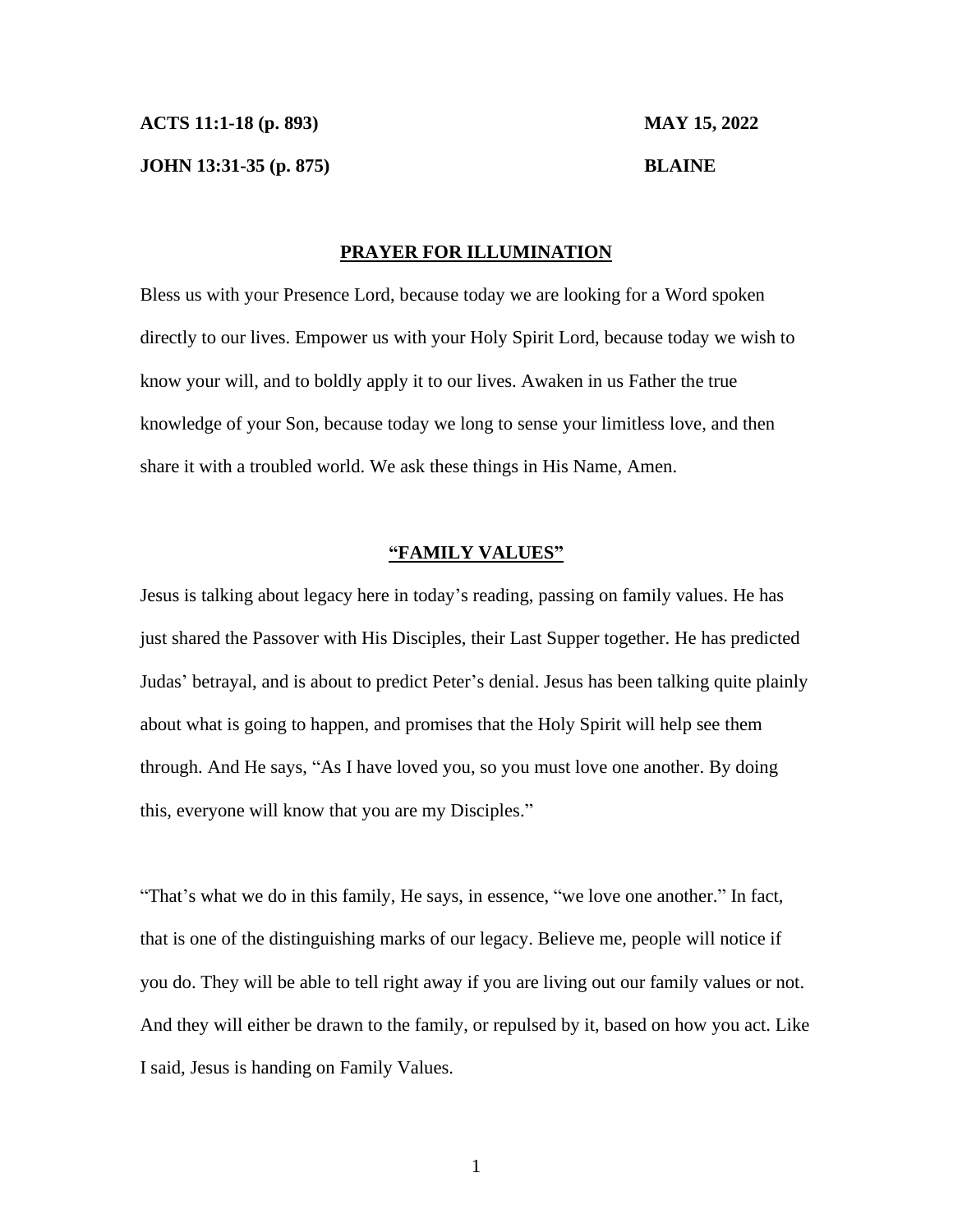So, I've been thinking about that this week. I mean, how could I not? Mother's Day was just a week ago. My son and daughter-in-law just had their twelfth anniversary, and several grandkids and siblings have had birthdays. We've had more than a few funerals lately, and there are a couple of weddings just around the corner. Add into that, all that's currently happening in our Country, and in our world, not to mention in the Church throughout that world, and well, let's just say I've been thinking about values lately, or the lack thereof!

How do you define them, for instance? What do you base them on? How do you share them? How do you pass them on? How do you make sure that the next generation "gets it", particularly with all of the competing voices clamoring for their attention? How do you "show", and not just "tell". I think that's important, especially when it come to Love? I mean, Jesus knelt down and washed His Disciples feet, right! And said, "As I have loved you, so you must love one another. Because that's how people will know you belong to me!"

So, how would you model Family Values? How would you demonstrate what a loving relationship is actually like? I had to ask myself that question twelve years ago, when my son and daughter-in-law were married. I mean, a wedding is a "sendoff", right? Like closing one chapter and opening the next. What a great time to talk about what's important! And they asked me to write a Homily for the ceremony, so I thought, here's my chance! But how?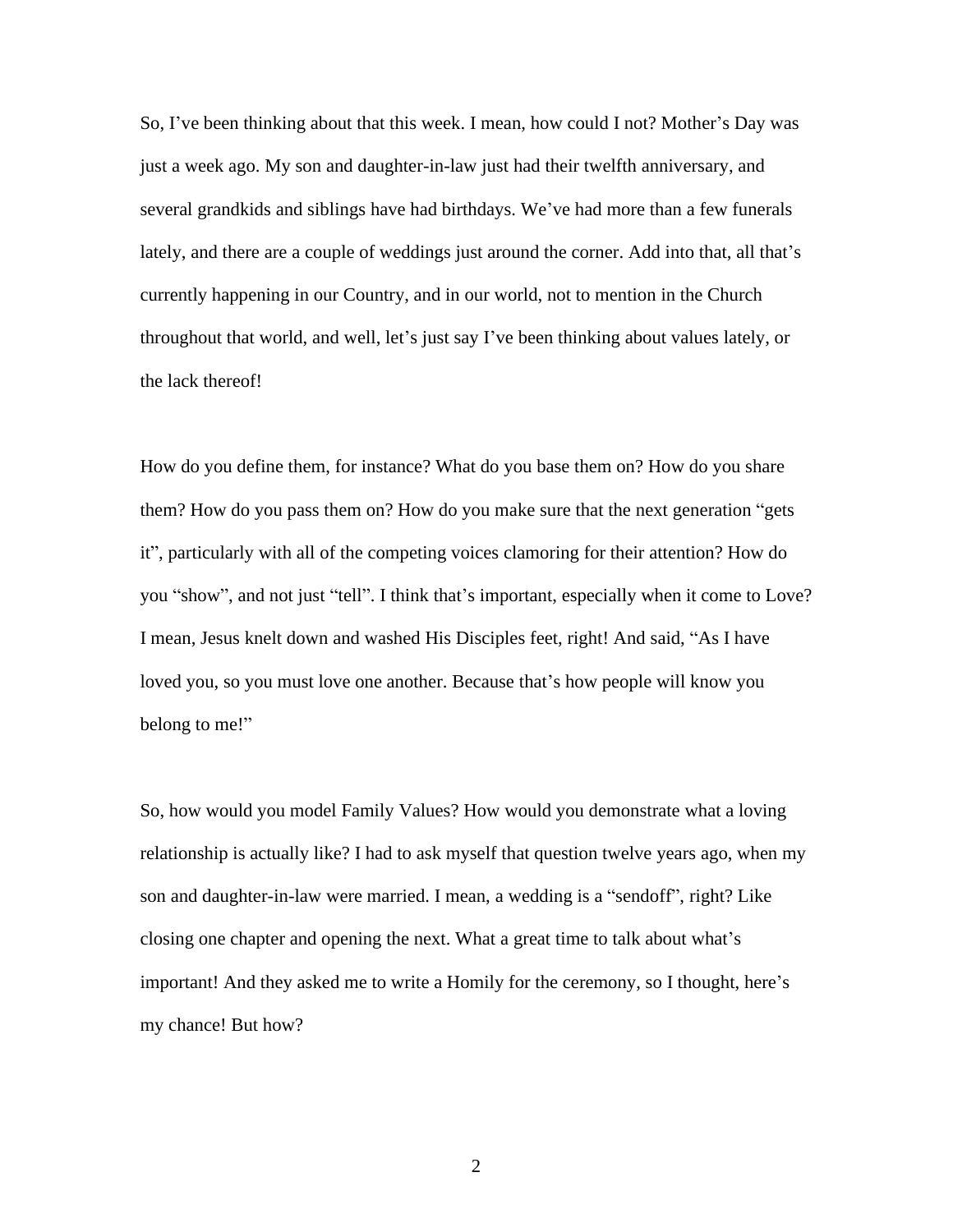Brady and Jenny are both Engineers. They both went to school in the Upper Peninsula, at Michigan Tech, just north of the Porcupine Mountains. So, after agonizing for a while, I thought, I know, I'll talk about Porcupines, and the Second Law of Thermodynamics! I saw you roll your eyes! But hang in there, it makes sense. In a nutshell, the Second Law of Thermodynamics states that any "closed system" tends to move towards greater and greater randomness and chaos! Unless you apply energy, things will go downhill fast! You can probably imagine where I went with that!

Which brought me to the Porcupines, which I think dovetails nicely with Jesus' lesson today, so I brought a friend with me, the same friend I took to the wedding, to help make my point. "To Show", and not just "To Tell".

Porcupines are kind of cute and cuddly looking, aren't they, especially when they are young. And Porcupines are loyal! They choose a mate carefully. And always mate for life! At the wedding, I mentioned how both parents take an active role in raising their young. I even pointed out how they usually have three or four offspring, called "Porcupettes", just to put in a little hint for future grand babies! But the important part of the metaphor, the part that relates to today's Scripture and the Church, as well as to married couples, and relationships in general, is how Porcupines demonstrate love! I mean, if we are going to love one another, then we had better know how to do it, right!

Well according to The National Geographic Society, Porcupines can be "the prickliest of rodents". Their Latin name literally means "one who rises up in anger".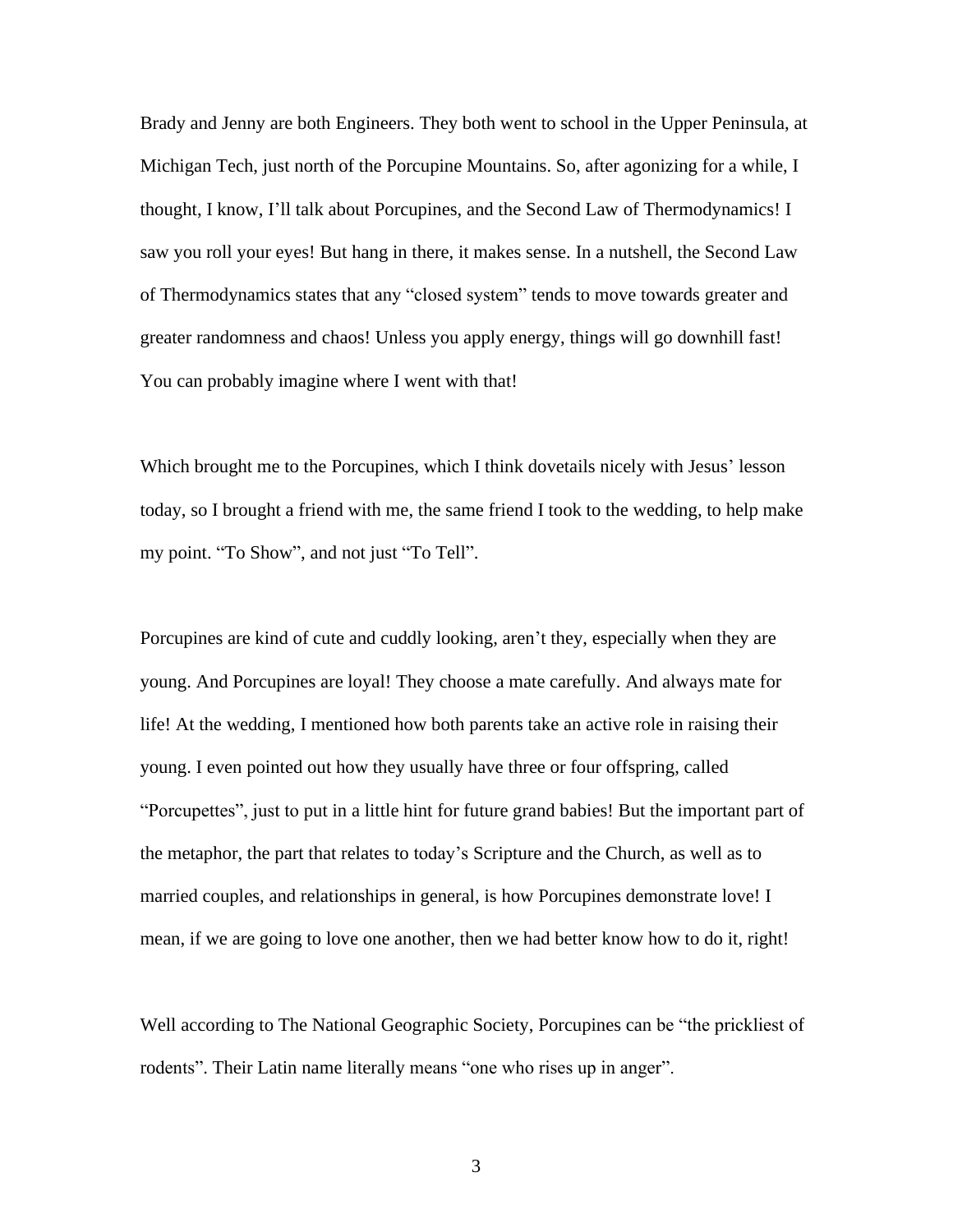The average Porcupine has somewhere in the neighborhood of 30,000 quills, which they raise whenever they feel threatened! Imagine, thirty-thousand potential wounds! Maybe by accident? Maybe from a simple miscommunication?

These little "quill pigs", without so much as a second thought, will assume a defensive stance if threatened. They will tip their heads down, and lower their shoulders. Their tales will start thrashing back and forth, and they'll begin to "backing into" the threat, with every quill raised! Can you visual anything like that with people? Maybe in the Church?

A Porcupine prick can be a painful thing! Even if unintentional. But imagine the "emotional hurt" if the threat wasn't real! No, in order for Porcupines to be close with one another, they really have to pay attention to what they are doing! They have to "intentionally lay down their quills", even when they feel threatened! If they don't, and one Porcupine accidently pricks another, they tend to move apart. And once they are apart, they tend to stay apart. It's only when they get cold, or loneliness sets in, or sometimes with fear, that Porcupines begin to cuddle together again! But if one of those pesky quills stands back up, the vicious cycle repeats!

Imagine how silly that looks to the other animals in the forest! Imagine watching that interaction from the outside! Imagine witnessing that type of behavior, and then, being asked, if you want to be a Porcupine? "Love one another, as I have loved you. By this, everyone will know that you are my Disciples."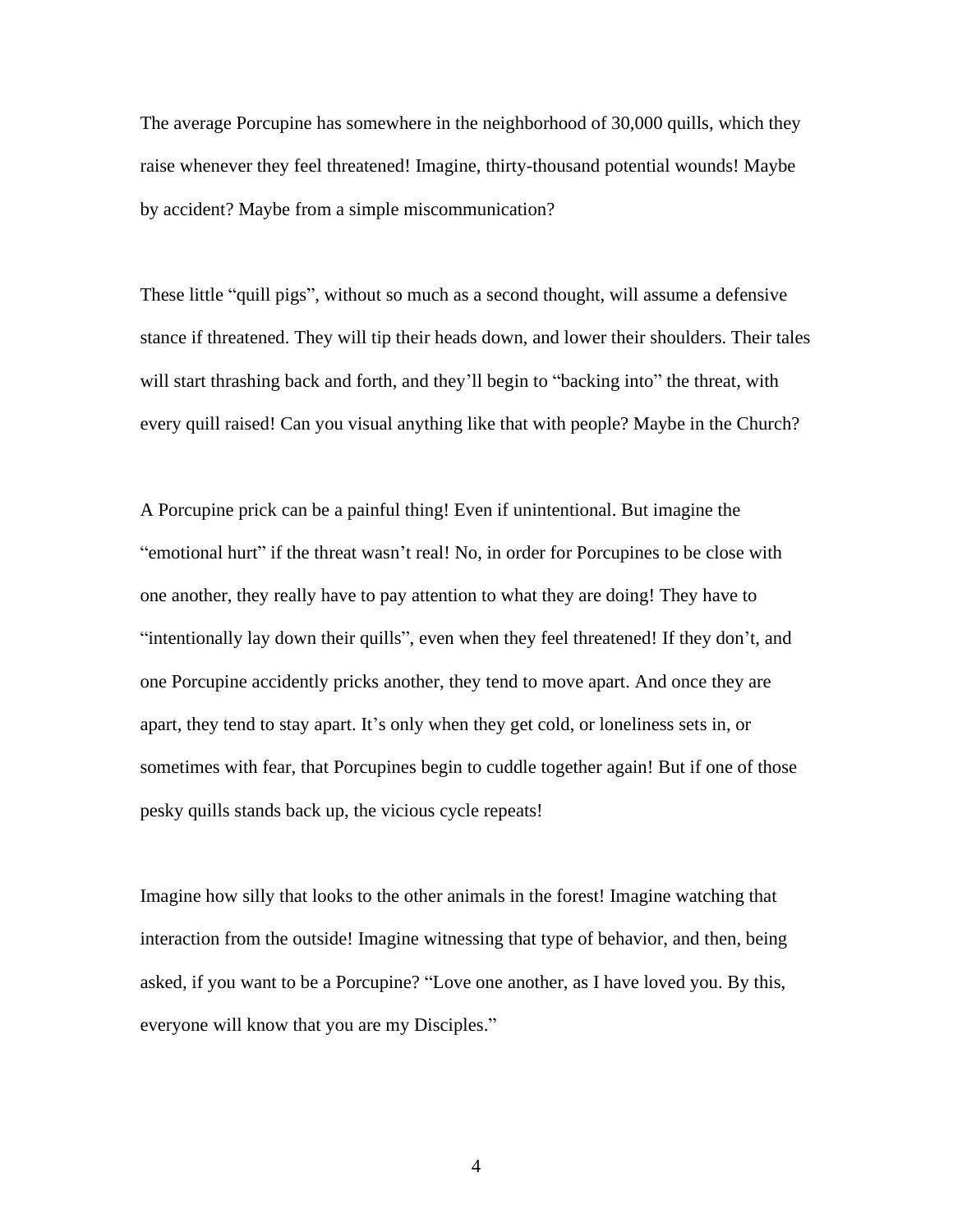Jesus is giving His Disciples a sendoff. One chapter of their journey together is closing, and the next is about to open up. So, He is preparing them to be on their own, to start off their life together as the Church. It's the night before His Crucifixion, and they are all in the Upper room, sharing a last meal. It's Passover, a very festive time, a time of thanksgiving. The focus is on God, and how He redeems His people from slavery and bondage!

But it's a time of sadness too, of impending loss. Jesus is heading to the Cross. So, Jesus gathers His adopted family. Washes their feet as an example of serving one another, caring for one another, in complete and ultimate ways! And then, He shares some lastminute advice. "Love One Another", He says. "As I have loved you, so you must love one another."

Only it's not just advice. This isn't a mere suggestion, or a proposal, or even a wish. Jesus is not offering a recommendation. In verse fifteen, pointing to the Foot Washing, He says, "I have given you an example"! And now, in verse thirty-four, He says, I am giving you a "Commandment", a "new Commandment"! "Love one another, because that's how everyone will know you belong to Me!"

Did you know that Maundy Thursday of Holy Week is based on this text? And by extension, so is Communion. The word "Maundy" comes from the Latin word for "Mandate". On the night before He was betrayed, arrested, beaten, and Crucified, Jesus gave those who would follow Him a new Mandate! "Love one another"!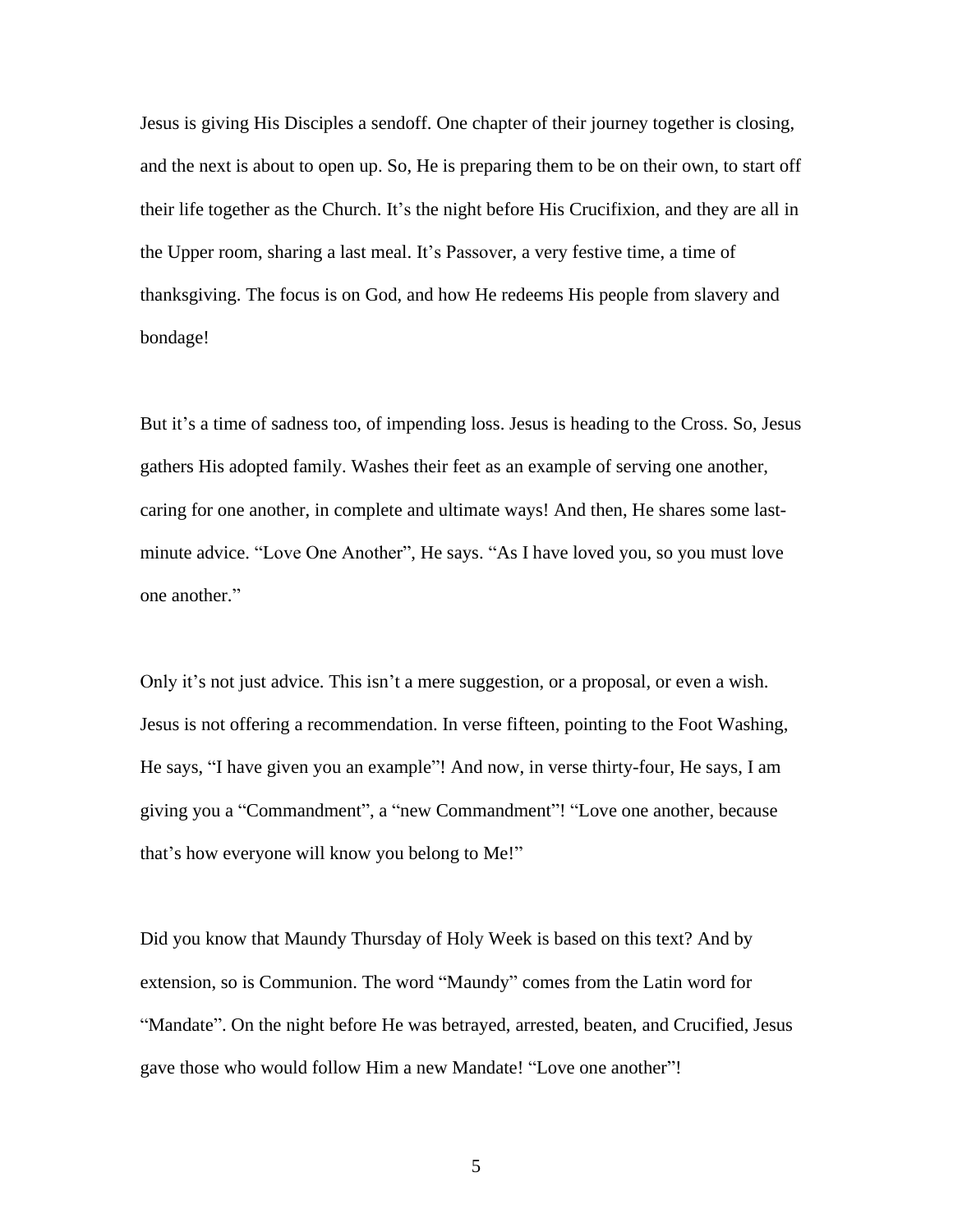In other words, intentionally lay down your quills! Take care of each other! Do for each other! Serve each other! Wash each other's feet, like I just did for you! When I am gone, help one another! Watch over each other! Do the hard things for, and with, each other! Teach one another! Pick each other up when you stumble! Come together in times of trouble, and times of celebration, and all the times in between! Be there for one another! "Just as I have loved you, now you must also love one another!" Lay down your quills! Do it on purpose!

And again, it's not a suggestion! It's a command, like Moses' Big Ten! And this one comes directly from the Lord Himself! You MUST love one another! It's an imperative in the Greek! You have got to do this! But it is also an indicative, as well. Because "by doing this", you will witness to the world that you really are my Followers!

If you love each other, people will know that you are my Disciples. If you care for your fellow Believers, everyone outside of the Church will know that you are a part of it. If you pour out compassion and forgiveness and mercy on your Brothers and Sisters in Christ, everyone will know what Family you belong to! And by extension, what your Family Values are!

Oh, I know it's not a perfect Family! There is no such thing! Every Family has issues! Trust me! Just look around! Jesus is clear on that too! But if we continue to love each other, no matter what, the neighbors will see the kind of Family we really are, and want to be a part of it! That's "Evangelism 101"!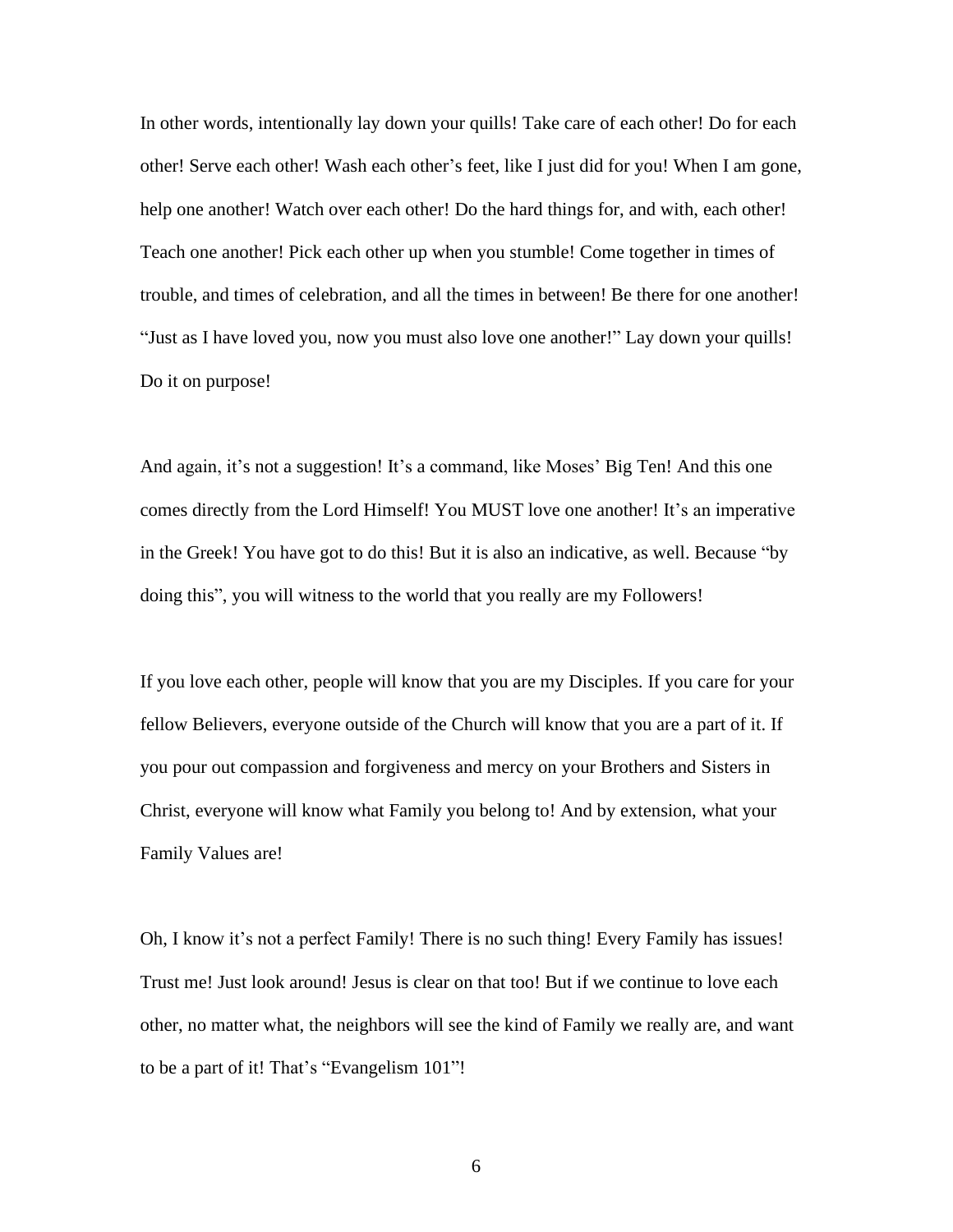You do realize that the New Testament was written for the Church, right? And for all those who would one day become the Church. And throughout its pages you'll find lots of language reflective of Family. We are Born Again, Adopted, Heirs, given an Inheritance. We are Brothers and Sisters of Christ, who spend time together under oneroof.

We have some older siblings who have been in the house a little longer than others, like the original Jewish Christians in and around Jerusalem. And also, some younger siblings, who have just joined the Family, like the Gentiles in the wider world. We have some Brothers and Sisters who left home for a while, ran away maybe, and now have decided to return. Think Prodigal Son. And others who have faithfully stuck around all these years, just like the Prodigal's older brother. We are a Family. A sometimes broken and dysfunctional family, but a family none-the-less! So, our mission then, is to figure out how to put the "fun" in "dysfunctional", right? And the way that we do that, according Jesus, is by loving one another!

It's simple, right? We're a Family! But let me ask you a telling question. Who is welcome in this Family? Because that's a whole other side to the Family Value Coin! I know you've thought about that! Who is allowed to join our clan? Who is it that we are called to love, and accept, and welcome? Who is in, and who is not? What are the parameters? I mean, we have to protect the Family Name, right?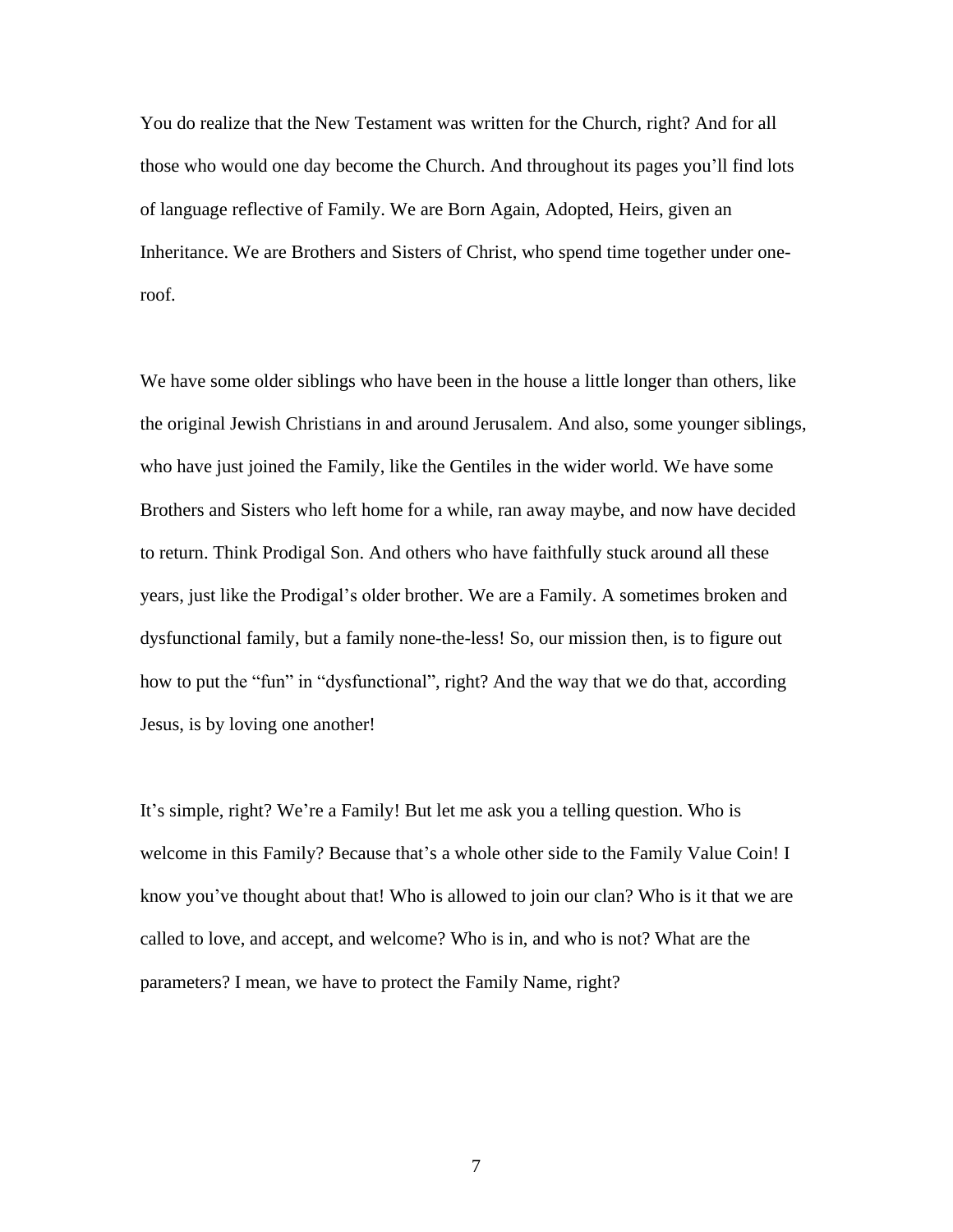Those are questions that the Early Church had to ask and answer too. The first Christians were all Jews, if you remember. They were God's Chosen People, direct descendants of Abraham. For thousands of years these folks have been set apart as special. While those on the outside, the neighbors, everyone else in the world, were simply Gentiles. There was no intermarrying allowed, no religious tolerance of any kind, no acceptance of another's heritage, let alone another's worldview. In fact, those who did such things were punished severely.

There are those on the inside of the family, so to speak, people who are acceptable, those who live a lifestyle that conforms to expectations. And there are those on the outside, who simply do not. And there are clear lines of demarcation. So, it's easy to sort them out. Or it was, right up until Peter went and had that vision, in our reading from Acts!

Three times he heard a voice from Heaven! And three times it talked about what is "acceptable" and what is not! "Do not call anything impure that God has made clean"! Up on a rooftop, in the hot sun maybe, all of the boundary lines suddenly blur! At first Peter thought this was all about food. But then, after a side trip to Caesarea and the home of Cornelius, a Gentile if you can believe it, Peter quickly realized these visions from God have nothing to do with food at all! "Do not call anything impure that God has made clean".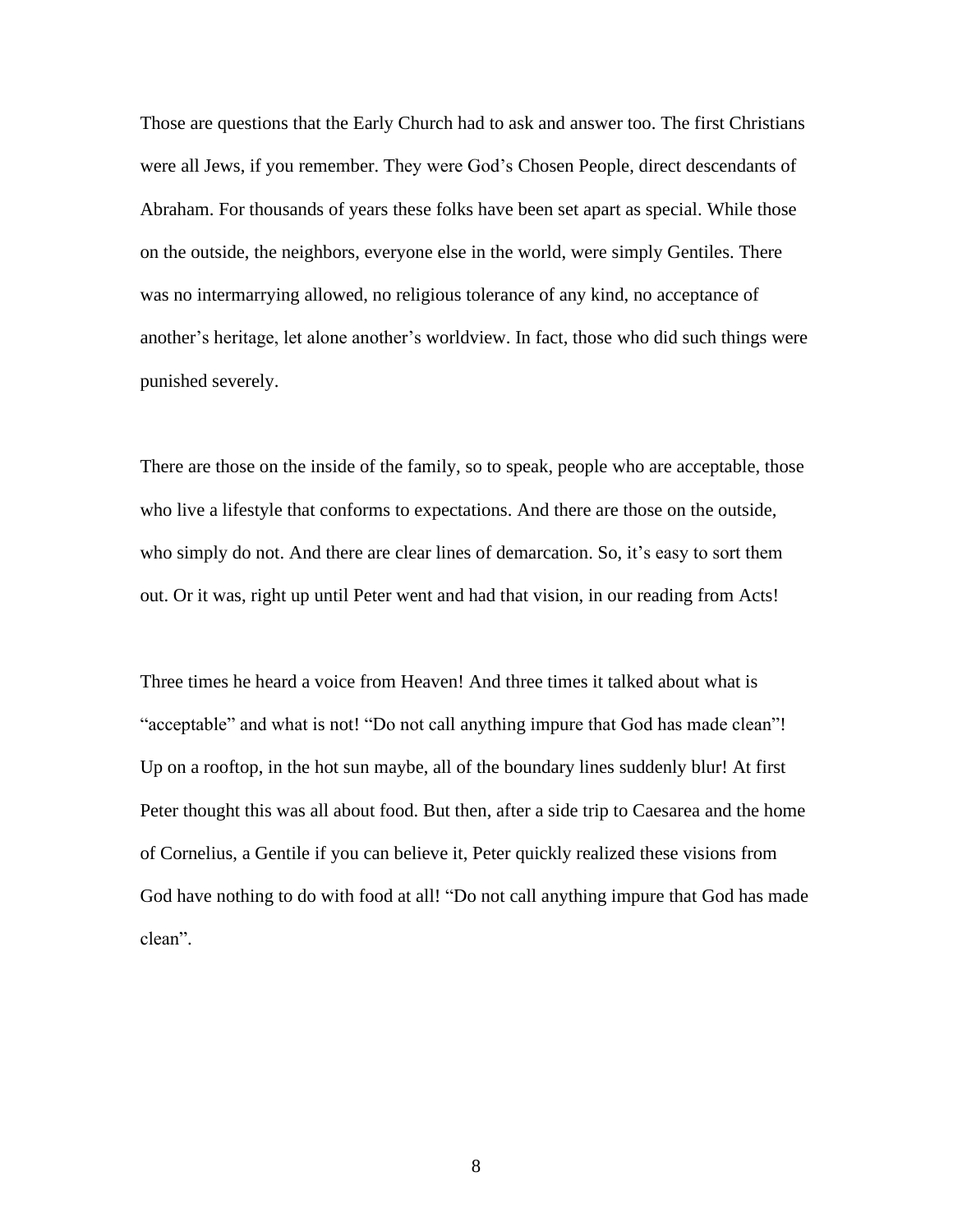By-the-way, Peter was staying at the home of Simon the Tanner at the time. And Tanners, Taxidermists, dealt daily with dead animals. According to the Levitical Laws, no God-Fearing Jew should come into contact with anything dead. That would make you "ritually unclean". You couldn't Worship! You couldn't offer Sacrifices for your sins! So, Peter, by simply staying in that house, is already living on the "Wrong Side of the Tracks"!

We spend a lot of time and energy these days, allowing the World's Values to influence the Church. When the design is actually the other way around. We need to stop arguing over worldly things! Our values are based on Scripture, on what God has to say! But that includes welcoming those from the outside into this "not-so-perfect" Family of ours!

And for me, it helps to remember who Jesus died for. He died for sinners, right, like you and me. "While we were still sinners," it says in Romans 5:8, "Christ died for us". He loved the un-loveable, didn't He? He ate with Tax Collectors and Religious Hypocrites. He hung out with Betrayers and Deniers, with Narcissistic Disciples who wanted to be first, and with many who just wouldn't listen! Some of His best friends couldn't even stay awake when He needed them most! He truly loved the unlovable! Which is clearly a reason for us to rejoice! Only now He is calling us to do the same!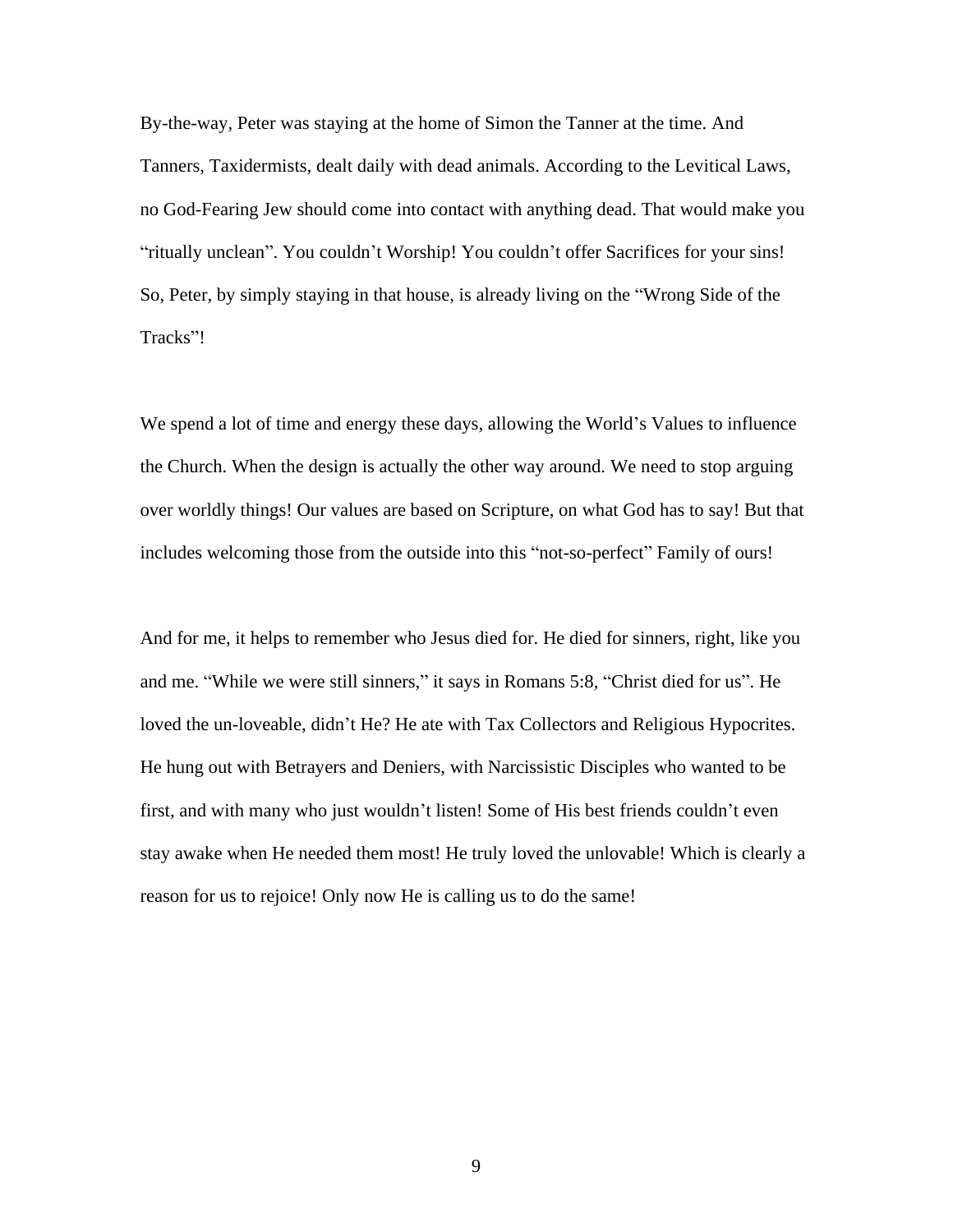This new Commandment is a call to willingly love those who are hard to love! We are called to voluntarily care for those we may not know so well, or like so well, or agree with! We are called to cheerfully serve those with different political views, or social agendas, or different value systems entirely! We are called, in fact, to love everyone including our Brothers and Sisters in Christ, or especially our Brothers and Sisters in Christ! And we are called to do this, NO MATTER WHAT! We are called to love those who prick us with their quills, just like Jesus loves us—unconditionally and sacrificially, steadfastly—even to the point that it hurts, even to the point where we bleed!

I am giving you a New Commandment, Love One Another! Right where you are! Right now! I want you to set aside all of your hurt! Lay down any righteous indignation! I want you to forgive, just like I forgive! And let others forgive you! From now on, I want you to Love One Another! So much so, in fact, that anyone who sees you will immediately know that you are my Disciples! And in response, want to become part of the Family!

Have you ever noticed that Biblical Covenants always have a sign associated with them, something that sets those involved apart from the wider world? The sign that you followed Abraham, was Circumcision. The sign that you followed Moses, was keeping the Sabbath. The sign that you followed John the Baptist, was that you were Baptized! Well, the sign that you follow Jesus Christ, is that you Love One Another! Regardless!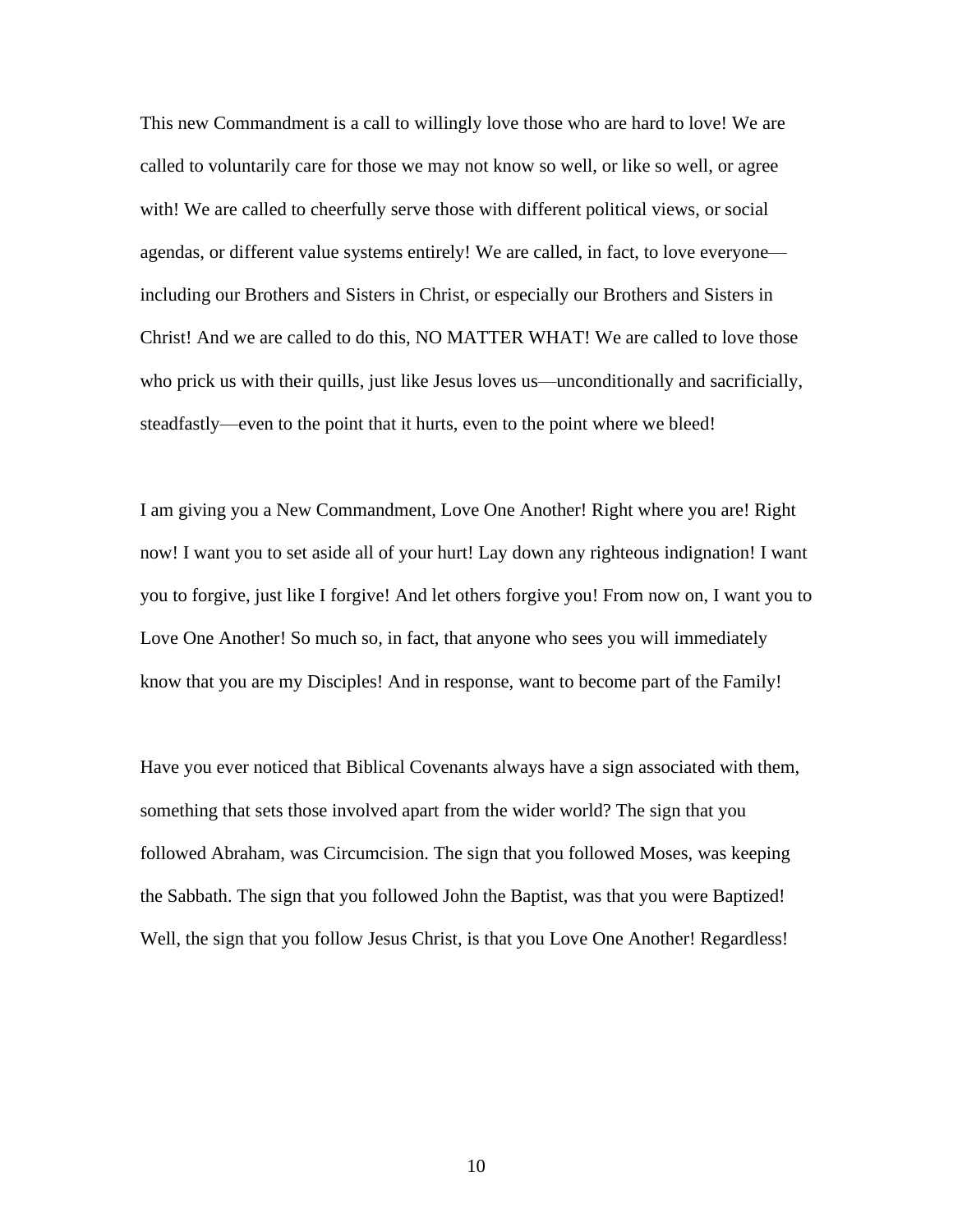I watched another movie with my grandkids. It's called Ice Age. Maybe you've seen it? A Wolly Mammoth named Manfred, a Sloth named Sid, and a Saber-Toothed Tiger named Diego all unite to try and return a little boy to his father. In one scene, as the trio treks through a mountainous terrain of ice and snow while carrying the baby, they realize that they're on an erupting volcano. The heat of the lava melts the glacier bridges atop the ice fields, separating Diego from the others. Isolated on a quickly melting island of ice, Diego jumps to reach the others, but he falls short. Dangling from the edge of the ice field, his grip falters, and he falls. Manfred, unwilling to let Diego perish, leaps into the chasm after him, and tosses the tiger upwards to safety.

Diego, realizing the danger involved in the rescue, is moved by Manfred's compassion, courage, and sacrifice. "Why did you do that?", he asks. "You could have died trying to save me." Humbly, the Mammoth responds, "That's what you do when you are part of the herd. You look after each other." Amazed at the convergence of circumstances that has brought these three together, Sid muses aloud. "I don't know about you guys, but we are one strange herd."

Families come in all shapes and sizes, don't they? And sometimes, they are made up of pretty diverse folks. We are a strange herd indeed! Not everyone agrees! And not everyone is currently living up to the Family Values! But everyone is welcome! And everyone is loved! "You are a Family," says the Lord, "My Family! And I want everyone else to know it! So, love each other, just as I have loved you!" And all of God's people said, Amen!